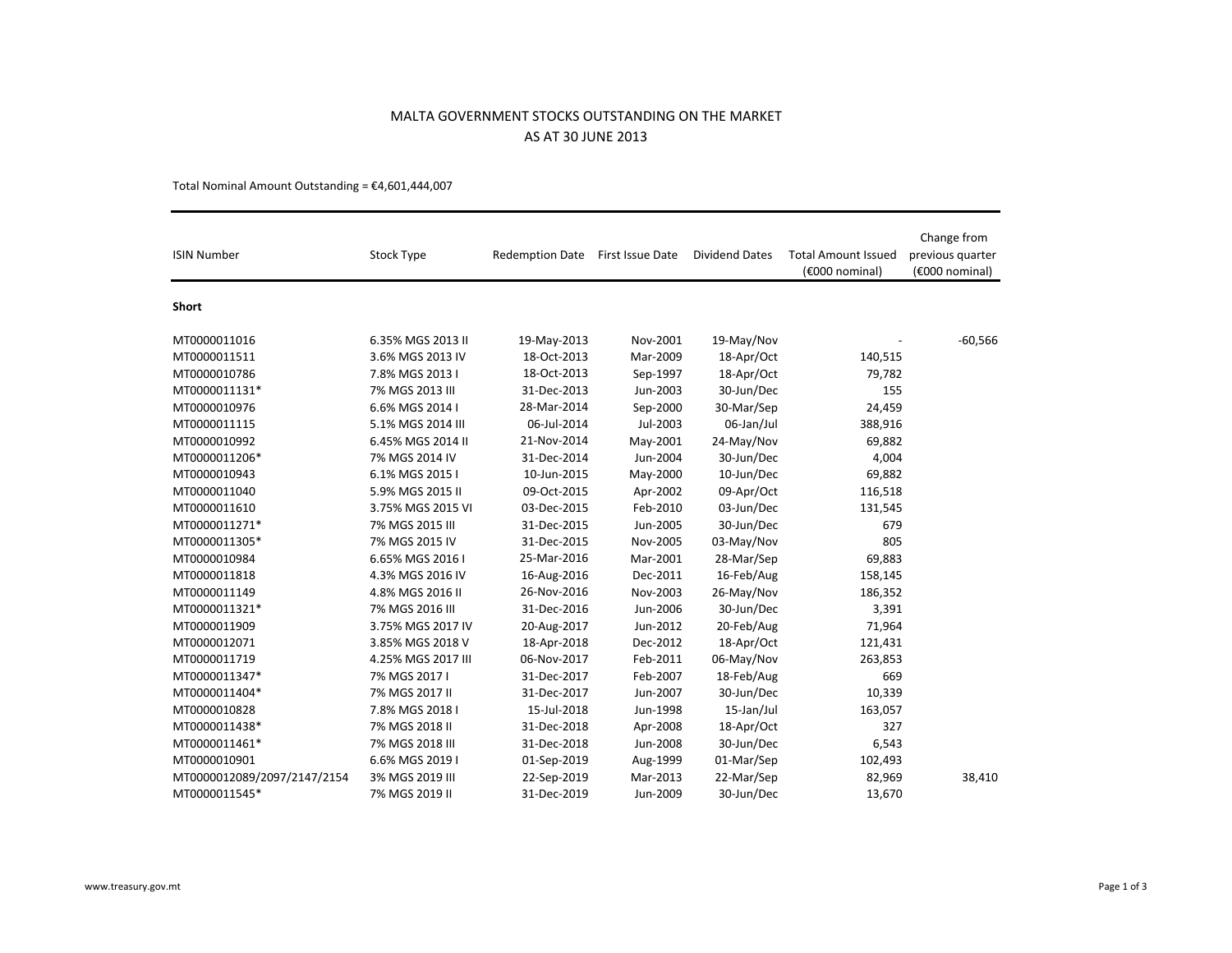## MALTA GOVERNMENT STOCKS OUTSTANDING ON THE MARKETAS AT 30 JUNE 2013

| <b>ISIN Number</b>     | <b>Stock Type</b>      | Redemption Date First Issue Date |          | <b>Dividend Dates</b> | <b>Total Amount Issued</b><br>(€000 nominal) | Change from<br>previous quarter<br>(€000 nominal) |
|------------------------|------------------------|----------------------------------|----------|-----------------------|----------------------------------------------|---------------------------------------------------|
| Medium                 |                        |                                  |          |                       |                                              |                                                   |
| MT0000011602           | 4.6% MGS 2020 II       | 25-Apr-2020                      | Nov-2009 | 25-Apr/Oct            | 158,327                                      |                                                   |
| MT0000011370           | 5.2% MGS 2020 I        | 10-Jun-2020                      | Jun-2007 | 10-Jun/Dec            | 52,407                                       |                                                   |
| MT0000011669*          | 7% MGS 2020 III        | 31-Dec-2020                      | Jun-2010 | 30-Jun/Dec            | 431                                          |                                                   |
| MT0000011164           | 5% MGS 2021 I          | 08-Aug-2021                      | May-2004 | 08-Feb/Aug            | 458,845                                      |                                                   |
| MT0000011750*          | 7% MGS 2021 II         | 31-Dec-2021                      | Jun-2011 | 18-Jun/Dec            | 466                                          |                                                   |
| MT0000011768*          | 7% MGS 2021 III        | 31-Dec-2021                      | Jun-2011 | 30-Jun/Dec            | 2,859                                        |                                                   |
| MT0000011172           | 5.1% MGS 2022 I        | 16-Aug-2022                      | Aug-2004 | 16-Feb/Aug            | 71,048                                       |                                                   |
| MT0000011891           | 4.3% MGS 2022 II       | 15-May-2022                      | Feb-2012 | 15-May/Nov            | 240,169                                      |                                                   |
| MT0000011982*          | 7% MGS 2022 III        | 31-Dec-2022                      | Sep-2012 | 01-Mar/Sep            | 1,319                                        |                                                   |
| MT0000011123           | 5.5% MGS 2023 I        | 06-Jul-2023                      | Jul-2003 | 06-Jan/Jul            | 78,811                                       |                                                   |
| MT0000012055           | 4.8% MGS 2028 I        | 11-Sep-2028                      | Nov-2012 | 11-Mar/Sep            | 107,030                                      |                                                   |
| MT0000012139/2162/2170 | 4.5% MGS 2028 II       | 25-Oct-2028                      | Mar-2013 | 25-Apr/Oct            | 286,652                                      | 131,589                                           |
| Long                   |                        |                                  |          |                       |                                              |                                                   |
| MT0000011958           | 5.1% MGS 2029 I        | 01-Oct-2029                      | Jun-2012 | 1-Apr/Oct             | 79,145                                       |                                                   |
| MT0000011651           | 5.25% MGS 2030 I       | 23-Jun-2030                      | May-2010 | 23-Jun/Dec            | 440,166                                      |                                                   |
| MT0000011883           | 5.2% MGS 2031 I        | 16-Sep-2031                      | Nov-2011 | 16-Mar/Sep            | 201,344                                      |                                                   |
| FRNs**                 |                        |                                  |          |                       |                                              |                                                   |
| MT1000010032           | FRN MGS 2013 VII       | 18-May-2013                      | May-2011 | 18-May/Nov            |                                              | $-52,000$                                         |
| MT1000010024           | <b>FRN MGS 2013 VI</b> | 11-Aug-2013                      | Aug-2010 | 11-Feb/Aug            | 30,000                                       |                                                   |
| MT1000010040           | <b>FRN MGS 2014 V</b>  | 23-Nov-2014                      | Nov-2011 | 23-May/Nov            | 24,000                                       |                                                   |
| MT1000010008           | <b>FRN MGS 2015 V</b>  | 25-Oct-2015                      | Nov-2009 | 25-Apr/Oct            | 29,800                                       |                                                   |
| MT1000010057           | <b>FRN MGS 2017 V</b>  | 05-Sep-2017                      | Sep-2012 | 05-Mar/Sep            | 25,000                                       |                                                   |
| MT1000010065           | <b>FRN MGS 2018 IV</b> | 05-Sep-2018                      | Sep-2012 | 05-Mar/Sep            | 31,400                                       |                                                   |

\* Redemption date on Ex-Church Property Stocks can take place between 1st January and 31st December of the year indicated.

\*\* FRNs are tied to the 6-month EURIBOR